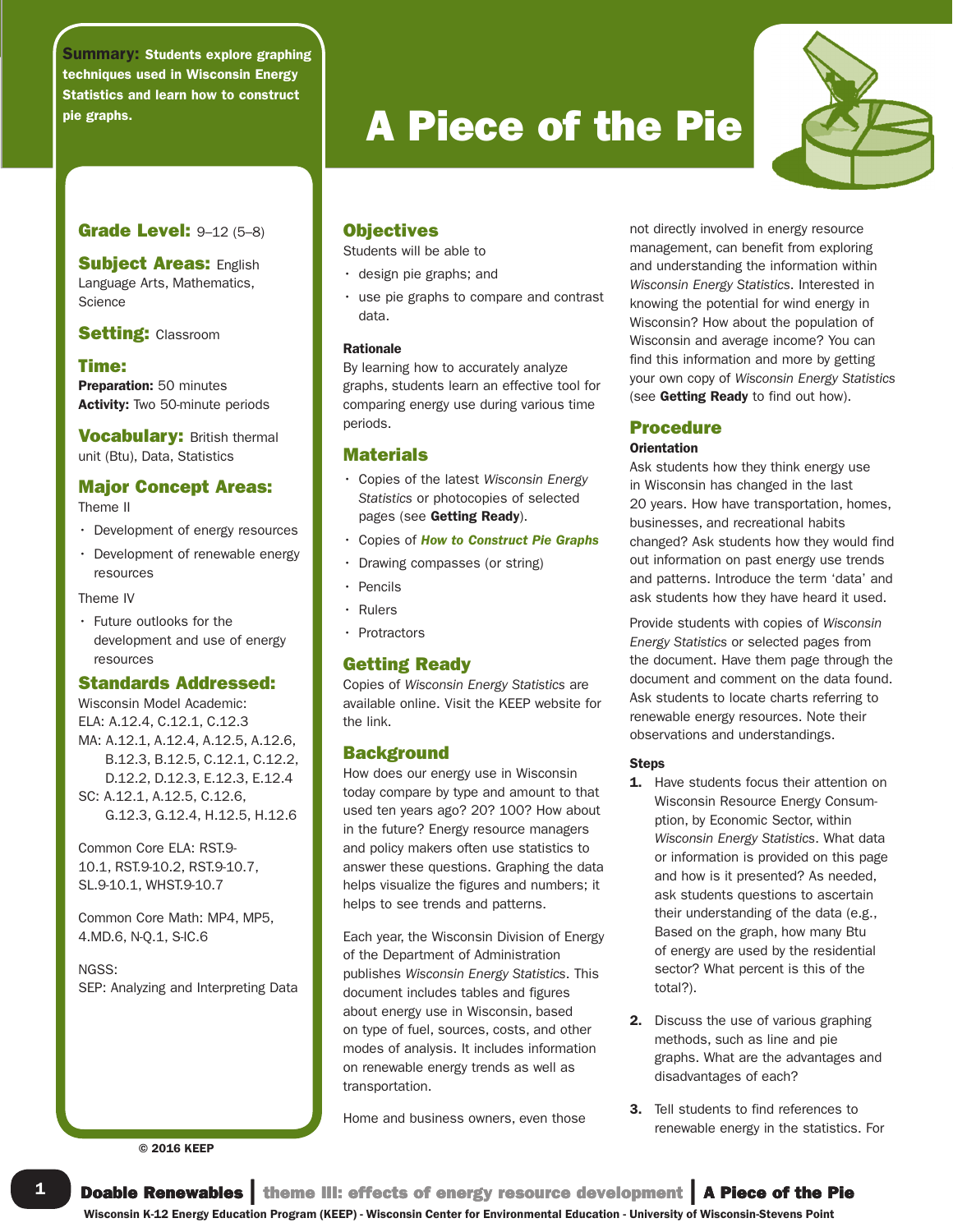example, renewable energy is listed within each set of data that describes fuel use by sector. There is also data about types of renewable energy used in Wisconsin.

- 4. Hand out copies of *How to Construct Pie Graphs* and demonstrate how to construct a pie graph.
- **5.** Assign or allow students to select a particular set of data to construct a pie graph. Following are a couple suggested strategies:
- Divide the class into economic sectors (residential, commercial, industrial, agriculture, transportation). Each group can create a pie graph from the current data for that sector and examine what proportion of fuel use is renewable.
- Have the class work from one set of data, such as Wisconsin Renewable Energy, by Type of Fuel, but pick different years to graph.
- 6. As students work, check their pie graphs. Make sure they label and title appropriately.

#### **Closure**

Post all of the graphs and have students comment on the various sizes of the "pies" and the proportions of the pie slices for each type of energy source, especially renewable. Lead them in a discussion about trends and patterns. Discuss implications of those trends.

#### Assessment Formative

- Did students create an accurate pie graph?
- Can students generate acceptable explanations of similarities and differences among graphs?

#### Summative

Assign students the task of creating another pie graph. This time they will not have any numerical data. Have students predict the amount and type of energy used in the future, especially renewable energy. Then they should write a description of why they believe the pie graph of the data would look like this.

### Extension

Have students learn about different graphing methods and apply these to *Wisconsin Energy Statistics*.